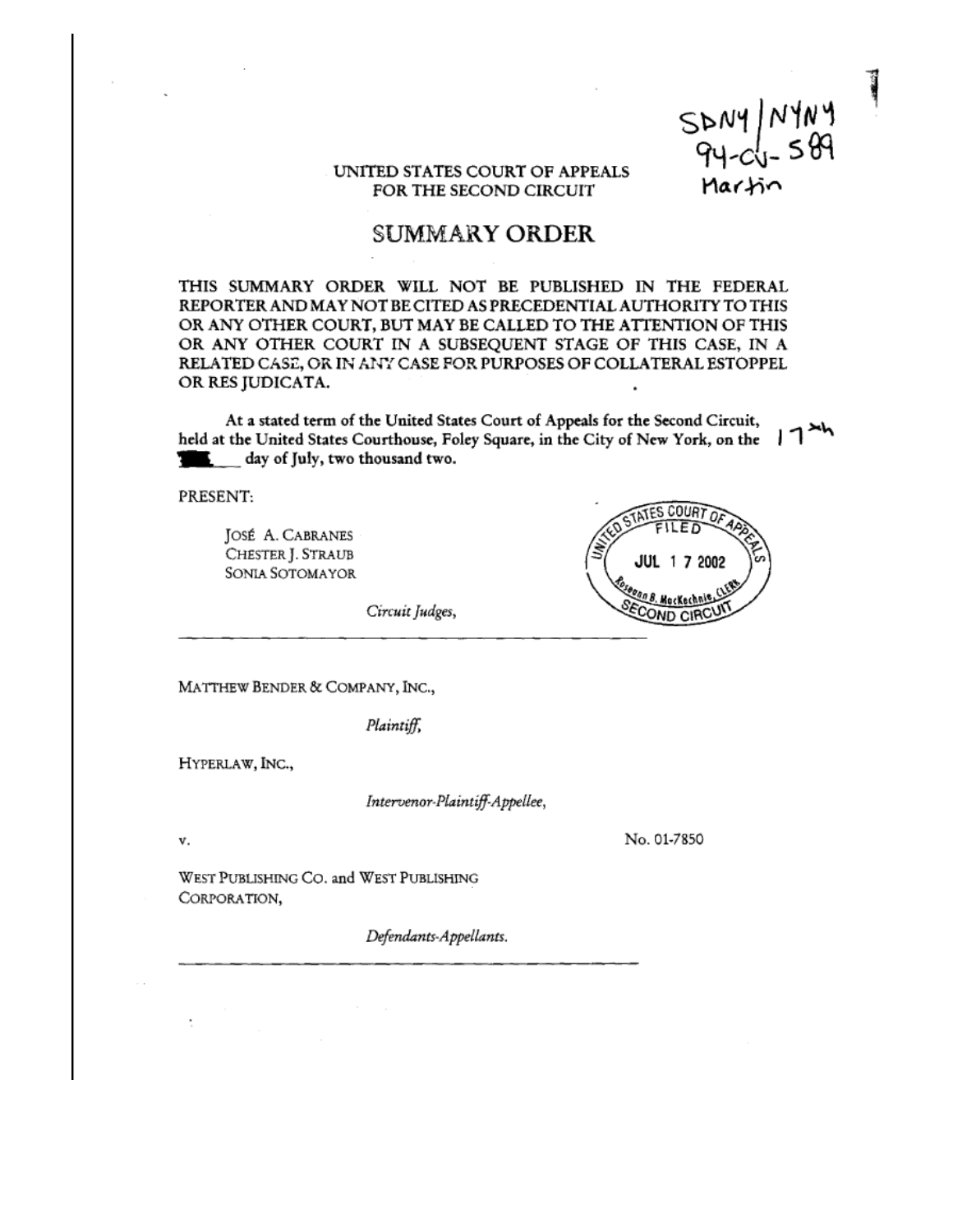| <b>APPEARING FOR APPELLANTS:</b> | JAMES F. RITTINGER, Joshua M. Rubins, Satterlee<br>Stephens Burke & Burke LLP, New York, NY                           |
|----------------------------------|-----------------------------------------------------------------------------------------------------------------------|
| <b>APPEARING FOR APPELLEE:</b>   | PAUL J. RUSKIN, Douglaston, NY; Carl J.<br>Hartmann, III, New York, NY; Alan D.<br>Sugarman, New York, NY, of counsel |

Appeal from a judgment of the United States District Court for the Southern District of New York (John S. Martin, Jr., *Judge*).

## **UPON DUE CONSIDERATION, IT IS HEREBY ORDERED, ADJUDGED, AND DECREED** that the judgment of said District Court be and is **REVERSED**.

Defendants West Publishing Co. And West Publishing Corporation (collectively,

"West") appeal from a judgment entered on July 2, 2001, by Judge Martin awarding Intervenor-Plaintiff Hyperlaw Inc. \$813,824.25 for attorneys' fees and costs incurred in a suit brought under the Copyright Act. Because we conclude that the record does not support the District Court's finding that West acted in "bad faith," we reverse the judgment of the District Court.

The instant appeal represents the fourth time this dispute has reached our Court. *See Matthew Bender & Co. v. W est Publ'g Co.*, 158 F.3d 674 (2d Cir. 1998); *Matthew Bender & Co. V. West Publ'g Co.*, 158 F.3d 693 (2d Cir. 1998); *Matthew Bender & Co. v. W est Publ'g Co.*, 240 F.3d 116 (2d Cir. 2001) ("*Hyperlaw III*"). The judgment appealed from resulted from proceedings after our remand in *Hyperlaw III*, in which we vacated an identical award of fees and costs. *See Hyperlaw III*, 240 F.3d at 118.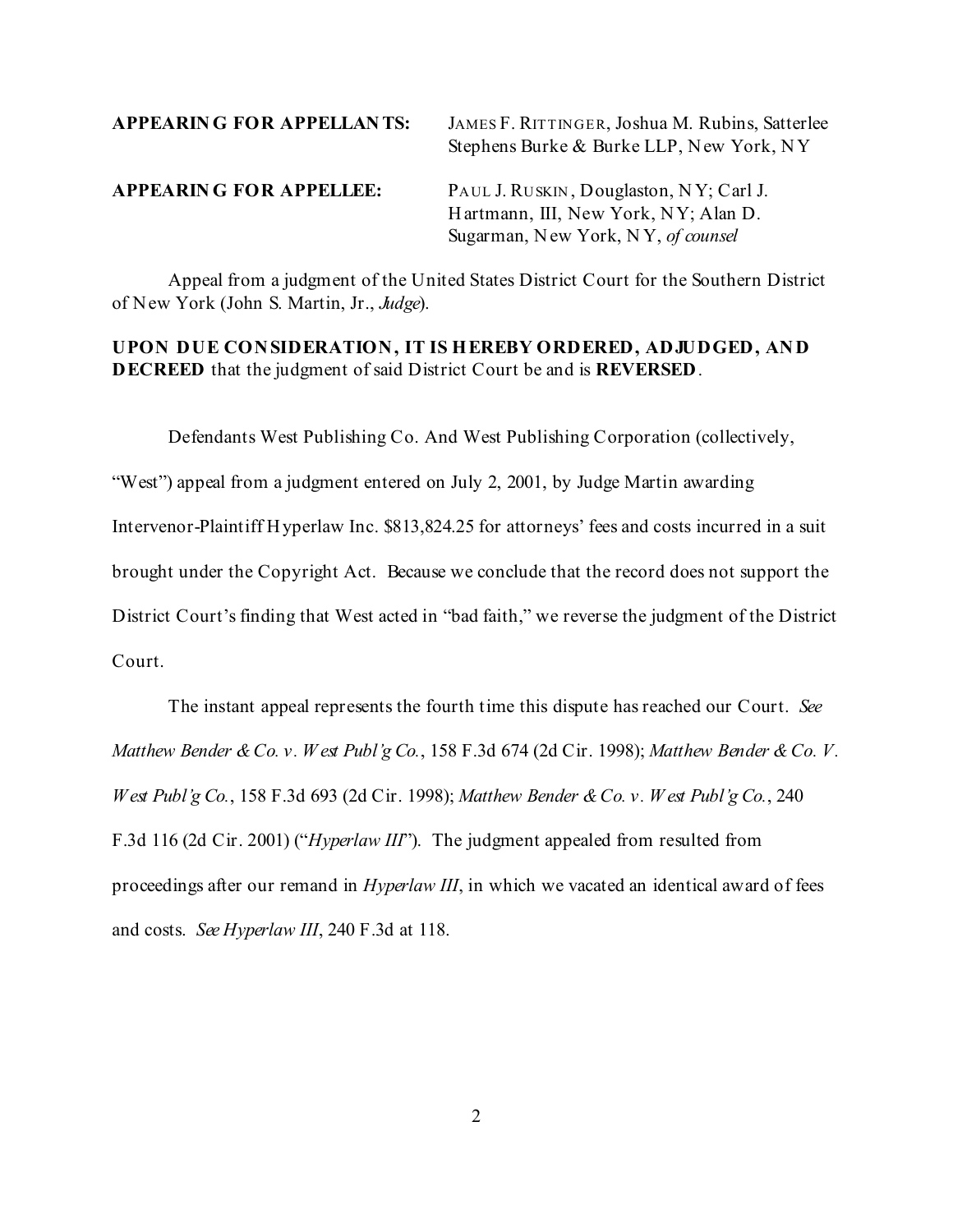In *Hyperlaw III*, we held that "West did not act unreasonably by refusing to cooperate with Hyperlaw before the initiation of suit." 240 F.3d at 125. We stated:

Assuming West *legitimately believed that its products were protected*--a reasonable belief, in light of the previous court decisions on the same issue--it had no duty to "recognize[ ] that there was an open question concerning its right to assert copyright protection in court opinions" and had the right vigorously to challenge any actions by H yperlaw that might infringe on its copyrights. A party's *good faith* refusal to cooperate with a suspected infringer prior to the filing of suit is not a proper ground for the award of attorneys' fees to the prevailing party in the subsequent suit.

## *Id.* (emphasis added).

Because we found it unclear precisely what conduct on West's part the District Court relied upon in awarding fees, however, we vacated the judgment on fees and remanded for further clarification. *See Hyperlaw III*, 240 F.3d at 126-27. We noted that "[a]ny fees [the District Court] awards should be related to costs or expenses incurred as a direct result of bad faith conduct by West." *Id.* at 126. Thus, on remand, Hyperlaw bore the burden of (1) identifying specific actions of West that were taken in bad faith, and (2) linking that conduct to costs it incurred as a result.

The District Court found on remand, however, that H yperlaw did not link specific acts taken in bad faith to discrete costs it incurred. *See Matthew Bender & Co. v. W est Publ'g Co.*, N o. 94 Civ. 0589, 2001 WL 740781, at \*6 (S.D.N .Y. July 2, 2001). Thus, the District Court properly considered only whether West's conduct of the entire litigation was in bad faith. *See id.* at \*7 ("[I]t appears that this is an all or nothing affair. Either H yperlaw is entitled to recover the entirety of its attorneys' fees, or it has failed to establish a link between specific bad faith conduct and the fees incurred that might justify a more limited award."); *see*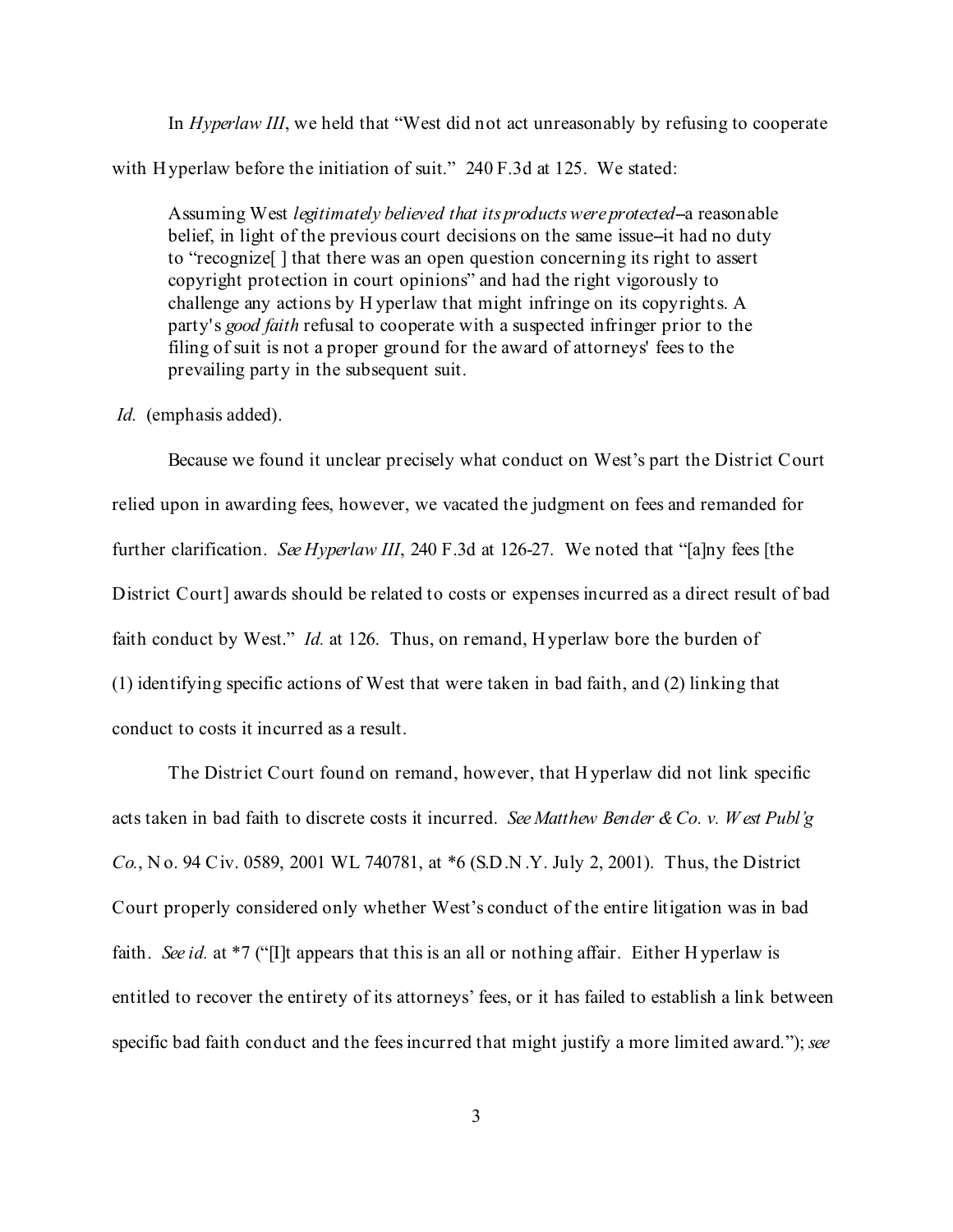*also Hyperlaw III*, 240 F.3d at 125 ("[B]ad faith in the conduct of the litigation is a valid ground for an award of fees.").

The District Court found that West's conduct throughout its dispute with Hyperlaw indeed had been in bad faith. *See West Publ'g*, 2001 WL 740781, at \*3 ("West engaged in bad faith conduct in an attempt to maintain a monopoly in the lucrative market for judicial opinions when it knew that there was little likelihood that it would prevail if the issue was presented to a court."); *id.* ("This Court is persuaded that West did not act in good faith both before and during the course of this litigation."). Put another way, the District Court found that, contrary to what we assumed in *Hyperlaw III*, West did not"legitimately believe[] that its products were protected," *Hyperlaw III*, 240 F.3d at 125, and that its refusal to cooperate was not "in good faith," *id.*

In light of our request in *Hyperlaw III* for clarification of the basis for the fee award, the District Court set forth in detail the evidentiary basis for its conclusion that West did not subjectively believe that its claims were meritorious. *See W est Publ'g*, 2001 WL 740781, at \*1. Specifically, the District Court relied upon the following: (1) West threatened suit against Matthew Bender and Hyperlaw then later falsely denied making the threats; (2) West's conduct of the litigation evinced the desire to prevent the copyright issues from being decided; and (3) West made a concession to Matthew Bender with respect to its New York product inconsistent with a good faith belief in its copyright claim. *Id.* at \*4-5. Moreover, the District Court noted that West's reliance on *West Publ'g Co. v. Mead Data Cent., Inc.*, 799 F.2d 1219 (8th Cir. 1986) as the basis of its purported "good faith" belief in its claims was substantially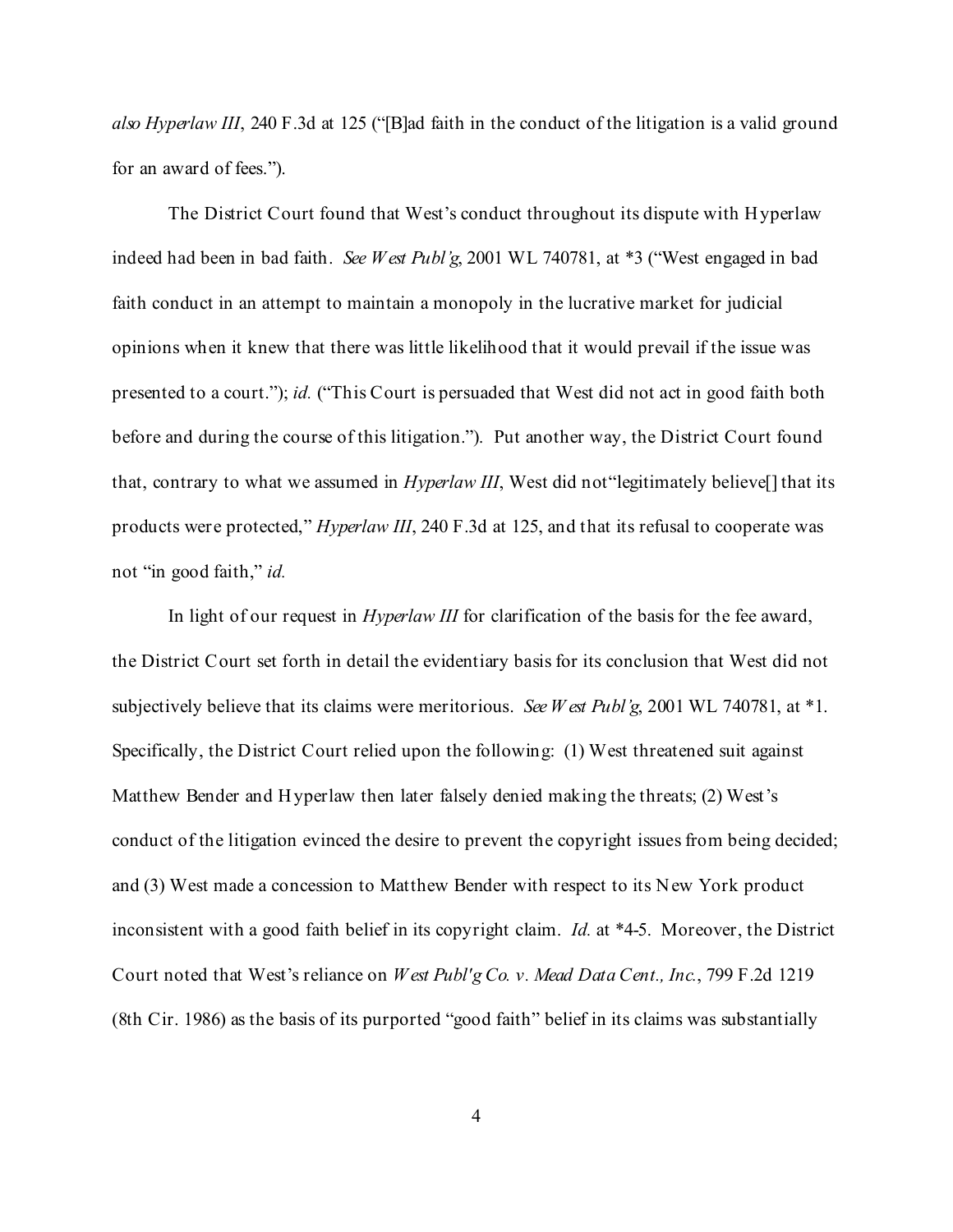undermined by the Supreme Court's decision in *Feist Publications, Inc. v. Rural Telephone Service Co.*, 499 U.S. 340 (1991). *West Publ'g*, 2001 WL 740781, at \*3.

We review the District Court's finding of bad faith for clear error. *See Sierra Club v. United States Army Corps of Engineers*, 776 F.2d 383, 390 (2d Cir. 1985). Factual findings that are not supported by sufficient evidence are clearly erroneous. *See United States v. Barone*, 913 F.2d 46, 51 (2d Cir. 1990).

We hold that the evidence cited by the District Court is insufficient to support its finding of bad faith with respect to West's conduct of the entire litigation. N either a desire to avoid having an issue decided nor a settlement of an action leads inexorably to the conclusion that the party seeking to avoid adjudication does not believe its claims have merit. Indeed, even if West subjectively believed its claims were valid, it may nevertheless have been rational for West to choose to settle with those competitors that disagreed with it so long as at least some other competitors or potential competitors were deterred by its arguments from engaging in the allegedly infringing conduct and it also believed that there was a substantial risk that a court would rule against it. Thus, neither West's efforts to delay the litigation nor its settlement with Matthew Bender, standing alone, support the District Court's finding of bad faith.

West's false denials that it had threatened Hyperlaw with suit, which were made in support of its motion to dismiss Hyperlaw's declaratory judgment action, may have provided sufficient support for a finding of bad faith with respect to that motion.<sup>1</sup> Those denials do

<sup>&</sup>lt;sup>1</sup> Because Hyperlaw did not link that motion to any specific costs, the District Court did not make such a finding.